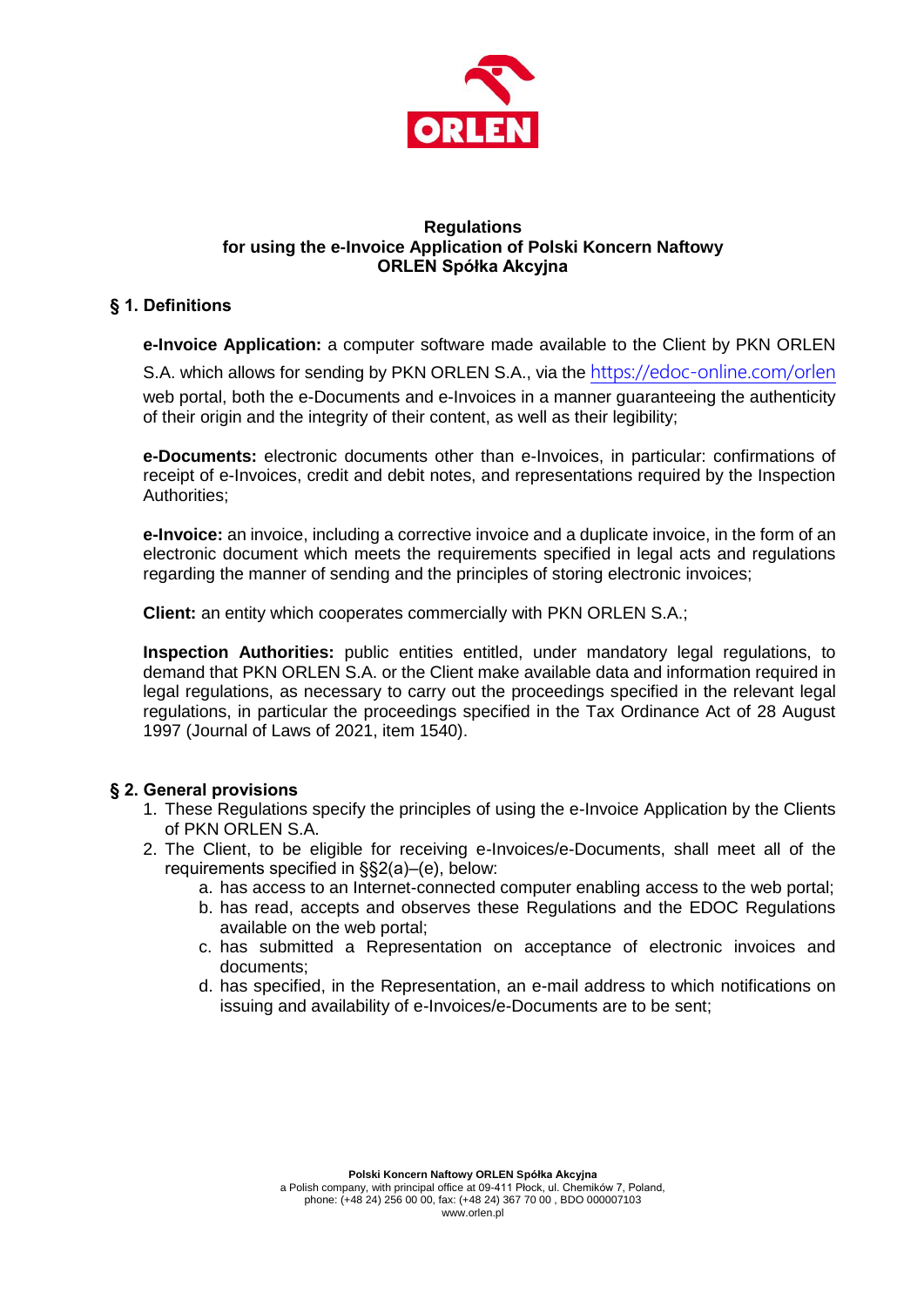

- e. has installed the following software:
- Adobe Acrobat Reader, a free programme for viewing the documents made available for download on the web portal;
- A free application for verifying the authenticity of a signed e-Invoice (available for download from the web portal).
- 3. Access to the e-Invoice Application is available once the Client has logged in to the web portal using the assigned login and password which were sent to the e-mail address specified by the Client in the Representation on acceptance of electronic invoices and documents.
- 4. The Client shall submit the Representation on acceptance of electronic invoices and documents in writing. The signed Representation shall be sent to: PKN ORLEN S.A., ul. Chemików 7, 09-411 Płock, HAA/DZF.

## **§ 3. Principles of issuing electronic invoices and documents**

- 1. E-Invoices/e-Documents shall be issued by PKN ORLEN S.A. with a secure signature and made available (also for download) to the Client via the web portal.
- 2. The notification of an e-Invoice/e-Document having been issued and made available shall be sent to the e-mail address provided by the Client in the Representation on acceptance of electronic invoices and documents. Issued e-Invoices/e-Documents shall be made available to the Client for download on the web portal.
- 3. Terms of payment are specified in the commercial agreements concluded between PKN ORLEN S.A. and the Client. If the term of payment of an amount due under a transaction confirmed with an e-Invoice depends on the date of issue of the invoice, the date of issue shall be the date specified in the top right corner of the PDF file (Płock, xxxxx), which is the date of issue of the e-Invoice within the meaning of these Regulations.
- 4. Delivery of an e-Invoice/e-Document to Client shall occur at the moment when the message containing the notification their issue and the possibility of their downloading from the portal has been sent to the Client.
- 5. The fact of submitting by the Client of the Representation on acceptance of electronic invoices and documents shall not deprive PKN ORLEN S.A. of the right to issue and send invoices and other documents in paper versions, in particular when issuing and uploading an e-Invoice/e-Document to the web portal is impossible due to technical reasons.
- 6. PKN ORLEN S.A. shall commence issuing e-Invoices/e-Documents not earlier than on the day following the day when the Client has submitted the Representation on acceptance of electronic invoices and documents.

## **§ 4. Change of the e-mail address and resignation**

- 1. The e-mail address to which notifications on issuing and making available e-Invoices/e-Documents are sent may be changed in the manner specified in § 2.4 of these Regulations.
- 2. In the event of failure to notify PKN ORLEN S.A. of the change of the e-mail address, an e-Invoice/e-Document shall be considered effectively delivered if sent to the current e-mail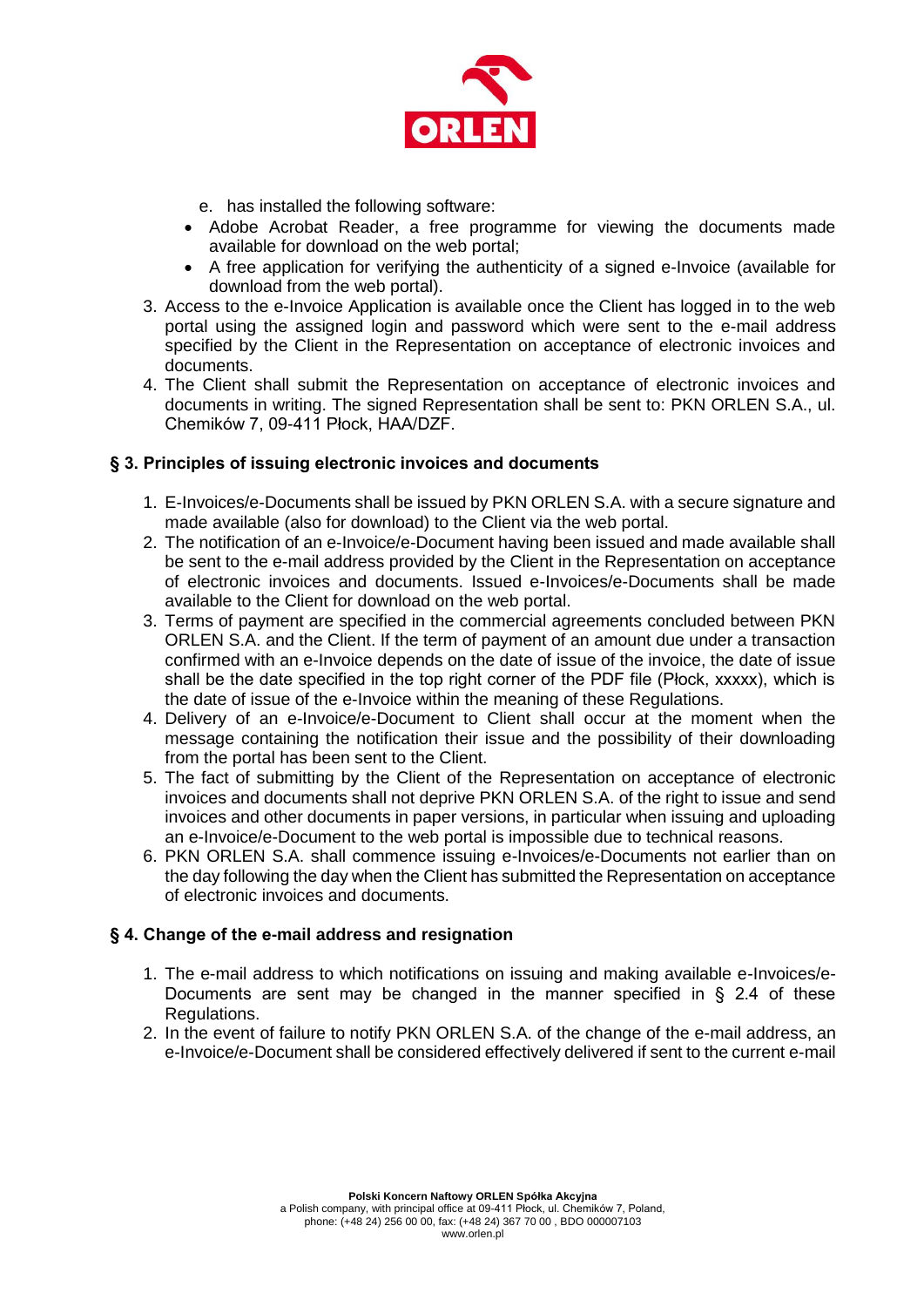

address provided by the Client in the Representation on acceptance of electronic invoices and documents.

- 3. The Client may resign from receiving e-Invoices/e-Documents by making a representation on the withdrawal of his acceptance for electronic invoices and documents, in the manner specified in § 2.4 of these Regulations.
- 4. PKN ORLEN S.A. shall cease issuing e-Invoices/e-Documents on the day following the day when the Client has submitted the representation on withdrawal of acceptance for electronic invoices and documents at the earliest. The parties may agree on another date of cessation of issuing e-Invoices and e-Documents, which shall not be later than 30 days from the receipt by PKN ORLEN S.A. of the representation.
- 5. Recommencement of issuing e-Invoices/e-Documents shall require the Client making a new Representation on acceptance of electronic invoices and documents.

# **§ 5. Sharing e-Invoices/e-Documents**

- 1. In order to ensure security of exchanging e-Invoices/e-Documents and to enable potential inspections from Inspection Authorities, both PKN ORLEN S.A. and Client, each on his own, shall keep e-Invoices/e-Documents for the time required in legal regulations.
- 2. PKN ORLEN S.A. delivers the Customer e-Invoices / e-Documents by website for the period of 5 years, counting from the end of the calendar year in which the tax arising from issued e-Invoices / e-Documents was due.
- 3. PKN ORLEN S.A. shares e-Invoices/e-Documents on the web portal in a manner enabling the Client, in particular, to:
	- View the content of the document in a readable form (graphic presentation in a PDF file),
	- Quickly search for and sort documents as per the defined criteria, e.g. date of issuing (from–to range), document number, etc.,
	- Generate document printouts,
	- Register each printout,
	- Download documents (save a PDF file on a local data carrier),
	- Register each download of the file,
	- Enable on-line access to the web portal for Inspection Authorities.
- 4. PKN ORLEN S.A. shall not be liable to the Client for the loss of or damage to the data stored on the web portal.

## **§ 6. Final provisions**

- 1. The specimen of the Representation on acceptance of electronic invoices and documents and these Regulations are available at [www.orlen.pl.](http://www.orlen.pl/)
- 2. The Client shall use the web portal in accordance with its intended purpose. In particular, the Client shall properly protect the login and the password.